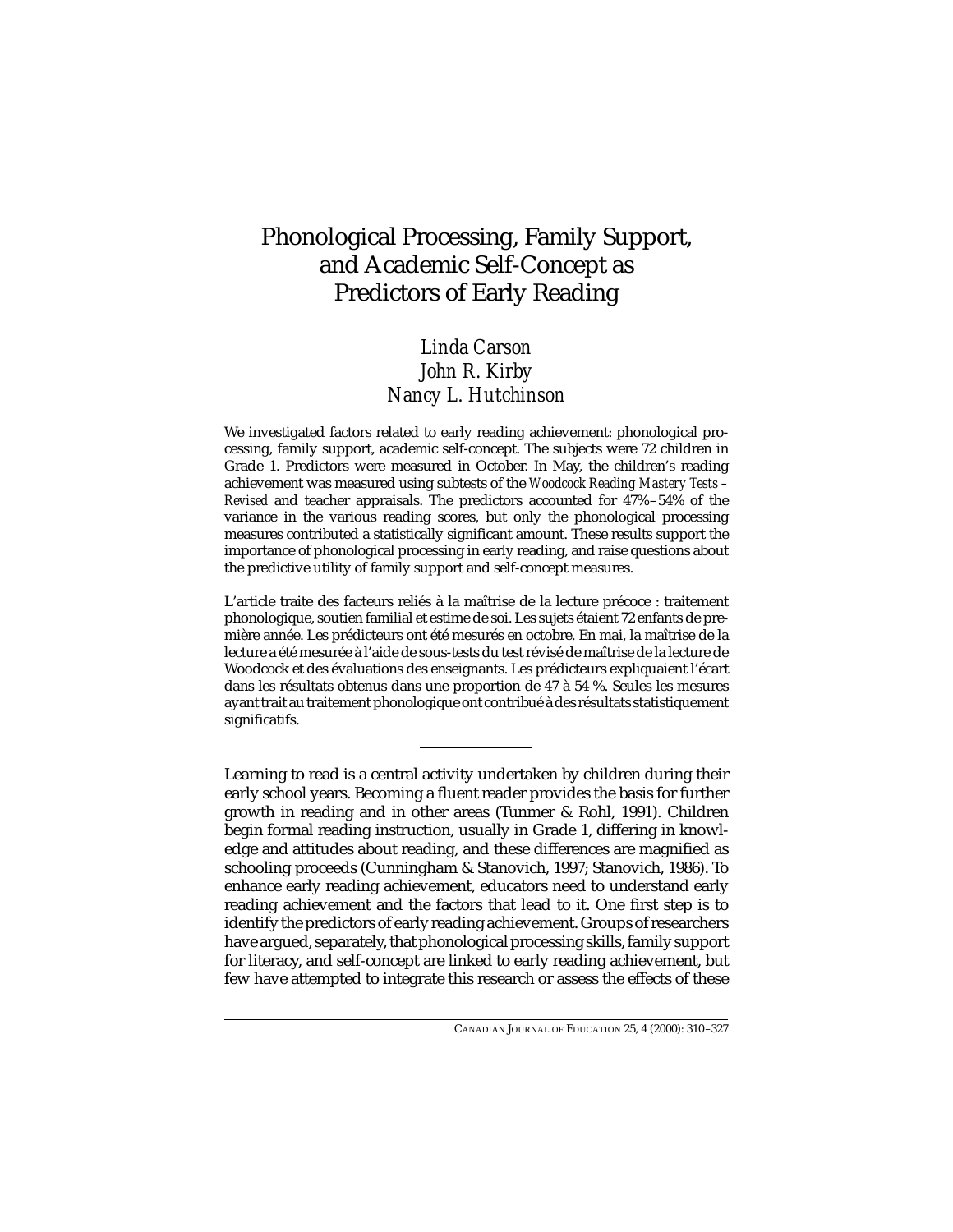variables in the presence of each other. In the study reported in this article, we assessed the effects of these variables, measured in combination with each other at the beginning of Grade 1, on reading achievement at the end of Grade 1.

## PHONOLOGICAL PROCESSING

*Phonological processing* is a broad term referring to individual cognitive operations that make use of the phonological or sound structure of oral language when one is processing oral or written language (Wagner, Torgesen, & Rashotte, 1994). Many researchers have demonstrated that developmental and individual differences in phonological processing are causally linked to the normal acquisition of beginning reading skills (e.g., Kirby & Parrila, 1999; National Reading Panel, 2000; Share & Stanovich, 1995; Snow, Burns, & Griffin, 1998; Wagner et al., 1994). Phonological processing is composed of a number of more specific processes, including phonological memory, naming (lexical access), rhyming, and phonological awareness (Kirby & Parrila, 1999; Wagner et al., 1994). Of these, phonological awareness, the ability to reflect on, manipulate, and report sub-lexical segments of speech (Tunmer & Rohl, 1991) is often seen as the most important. Many researchers would agree that the presence of phonological awareness is the hallmark of a good reader, whereas its deficiency is one of the more consistent characteristics of a poor reader.

Phonological analysis and synthesis are two basic kinds of phonological awareness tasks. Analysis tasks involve segmenting a word into units; examples include pronouncing a word after deleting a given sound (say "meat" without the "m"), or counting the number of sound units (syllables or phonemes) in a word. Synthesis tasks involve combining the constituent segments of a word into a whole word; for example, a child could be given a sequence of sounds  $(\sqrt{c}/\sqrt{a}/\sqrt{t})$  and asked what word they make. Skilful performance in these areas is presumed to reflect welldeveloped awareness of the sound structure of language. Wagner, Torgesen, Laughon, Simmons, and Rashotte (1993) found it easier to train young children in synthesis skills than analysis skills. Perfetti, Beck, Bell, and Hughes (1987) found that synthesis was a better predictor of word reading than analysis for the first part of Grade 1; later in the year, however, as the children's reading ability increased, analysis became a better predictor of reading. Kirby, Beggs, and Martinussen (1995), on the other hand, found analysis a more powerful predictor than synthesis in kindergarten and Grade 1. We included measures of synthesis and analysis in this study so that we could assess their joint and separate effects on reading.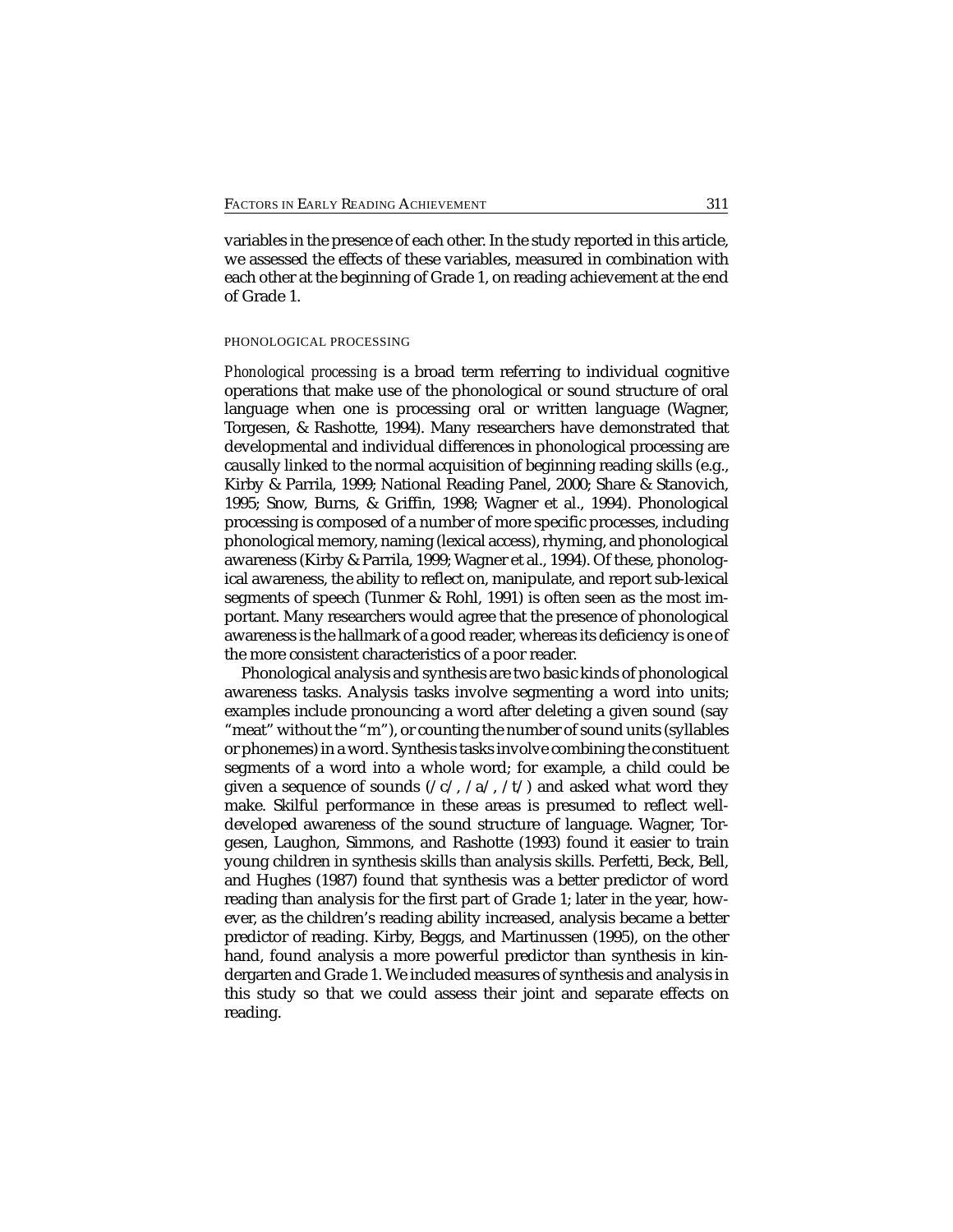## FAMILY SUPPORT FOR LITERACY

Although there is widespread belief that family support is important for the development of literacy, there is less agreement on how to investigate this factor, and little evidence demonstrating the specific causal factors. Earlier studies investigated the associations of broad factors such as socioeconomic status (SES), parental education, parental educational aspirations for the child, and cultural influences with literacy; more recent research has aimed to identify the specific characteristics and behaviours that play a causal role in literacy development (Crain-Thoreson & Dale, 1992; Kirby & Hogan, 2001; Mason, 1990; Morrison, Griffith, Williamson, & Hardway, 1995). Morrison et al. (1995) argued that once these specific factors within the family are accounted for, the broader measures will capture little unique variance in academic outcomes. Kirby and Hogan (2001) found that maternal education had a small residual effect, but that the effect of the more specific factors, such as home instruction in letter names and sounds, was more powerful.

Mason (1990) claimed that reading stories to children, with appropriate coaching and support, is linked to later reading success. During story time, parental behaviour that encourages active participation in reading and discussing the book has potentially important benefits, but interaction patterns characteristic of parent-child reading change with the child's development. DeLoache and DeMendoza (1987) found that as children get older, parents abandon highly interactive reading throughout the story, and instead discuss larger units of text at the end of the story. Such interaction patterns are consistent with the notion of the zone of proximal development (Vygotsky, 1978). Parents control the elements of a task that are initially beyond the learner's capability, thus permitting the child to concentrate on elements within his or her range of competence (Sulzby & Teale, 1991); thus, the interaction styles of parents change as the child's linguistic sophistication increases.

Previous studies have concentrated on preschool parent-child literacy interaction (Crain-Thoreson & Dale, 1992; Kirby & Hogan, 2001). Bus, van Ijzendoorn, and Pellegrini (1995) found, in a meta-analysis, that the effect of preschool parent-child reading on reading achievement decreased when children were able to read on their own. Our study examined family literacy interactions occurring at the onset of formal reading instruction in school.

## ACADEMIC SELF-CONCEPT

There are many definitions of self-concept. Byrne (1984) argued that selfconcept is essentially a perception of the self in relation to others within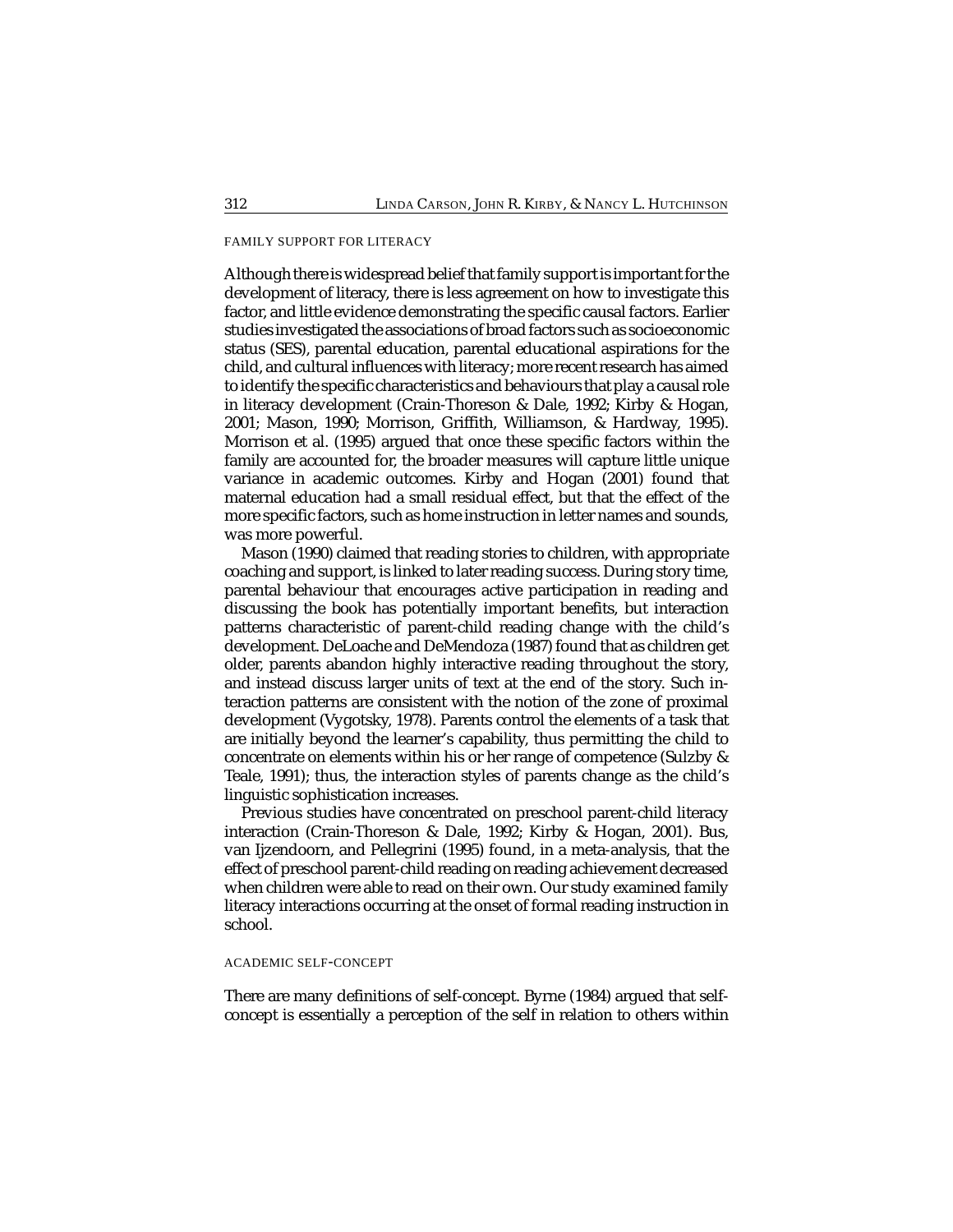the social comparison group. Early research focused on self-concept as a global entity. More recent studies suggest that academic self-concept is a better predictor of academic achievement than is global self-concept. Marsh (1993) summarized a large number of studies involving students from Grade 4 and above, demonstrating that academic achievement was substantially related to academic self-concept but almost unrelated to global and nonacademic components of self-concept.

Some researchers suggest that during kindergarten and the early elementary school years, children have relatively undifferentiated and positive self-concepts (Harter & Pike, 1984; Stipek, 1981). In contrast, Eccles, Wigfield, Harold, and Blumenfeld (1993) reported that by Grade 1, children's perceptions of competence were differentiated across a range of selfconcept domains. Marsh, Craven, and Debus (1991) claimed that children aged 5 to 8 were more able to differentiate among the multiple dimensions of self-concept than previously assumed. They found that with increasing age, the fit of the multi-factor model improved, the size of the correlations among the factors decreased, and self-concept became more differentiated. Marsh et al. (1991) did not, however, report the relationship among these multiple factors of academic self-concept and academic achievement.

Although Grade 1 children can differentiate between the subject-specific domains of academic self-concept (Marsh et al., 1991), it is not clear whether their self-concept scores correlate with reading achievement measures. Children's perceptions of their ability begin to correlate with performance around the third or fourth grade (Chapman & Tunmer, 1995, 1997; Chapman, Tunmer, & Prochnow, 2000; Nicholls, 1978). Nicholls (1978) found that the youngest children in his studies (aged 5 and 6) had difficulty distinguishing among effort, ability, and outcome. Grade 1 children's perceptions of competence provided ratings close to the maximum and declined, on average, thereafter (Marsh, Parker, & Barnes, 1985; Nicholls & Miller, 1984; Stipek & Mac Iver, 1989). The challenge for researchers has been to overcome Grade 1 children's difficulties in distinguishing between effort and ability. Marsh et al.'s (1991) findings that young children differentiated across academic domains suggest that academic self-concept has more promise for predicting early reading achievement than does domain specific reading self-concept.

#### SYNTHESIZING THE LITERATURE

Researchers investigating the effects of phonological processing, family support, and academic self-concept on reading have worked in isolation from each other. Rarely does a study include measures from other areas or refer to the other literature. As a result, little evidence exists regarding the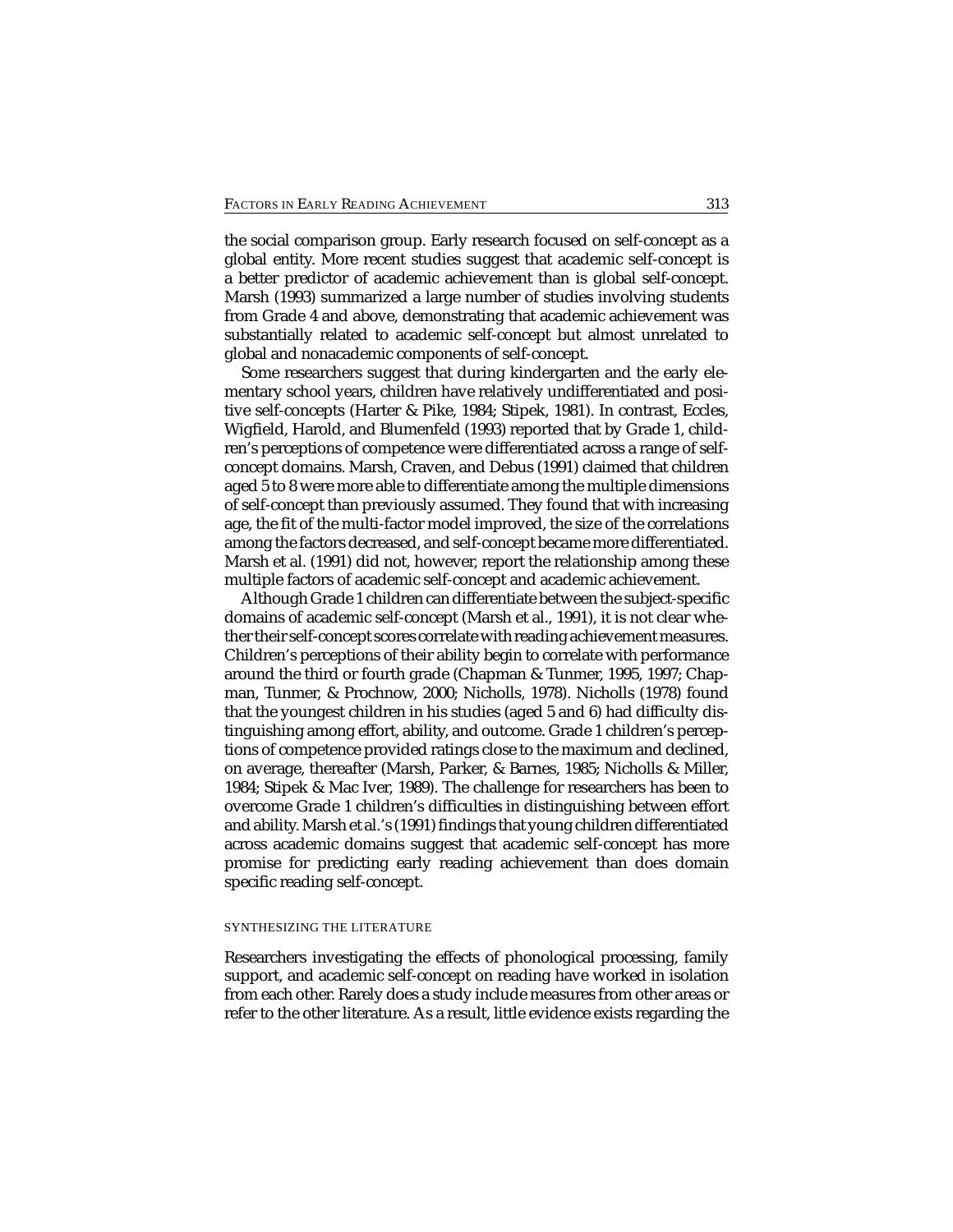relationships among these variables, or the unique contribution of each to the prediction of reading when measured in the context of the others. The work of Chapman and Tunmer (1997) is an exception to this isolation (see also Chapman, Tunmer & Prochnow, 2000). Although primarily interested in the role of academic self-concept in reading development, Chapman and Tunmer have included measures of phonological processing. Their results demonstrated that phonological skills measured at the beginning of formal schooling are a better predictor of subsequent reading ability than is academic self-concept (Chapman & Tunmer, 1997). They also found that children who later develop more negative academic self-concepts had scored lower on phonological measures at the beginning of formal schooling.

## RESEARCH FOCUS

The developmental relationships among phonological processing, family support, academic self-concept, and reading are undoubtedly tangled and complex. We designed our study to assess the predictive relationships among these factors with students in Grade 1, to investigate measures that could help in the early identification of children at risk for reading difficulties. We see this as an important first step towards understanding the longer-term developmental and causal relationships among these factors.

## METHOD

## *Subjects*

We recruited subjects for this study from four Grade 1 classrooms in a small Ontario city. Of 94 potential participants in those classes, 72 children (36 male, 36 female) received parental permission to participate. The mean age of the subjects when we measured the three predictor variables was 6 years, 5 months. The four classroom teachers reported using a wholelanguage approach to reading, including some phonics instruction. The teachers also had home-reading programs in which they asked parents to read with their children every day. The children came primarily from middle-class backgrounds, and all but three were Caucasian. Four students did not complete the study: three moved away and one was absent at the time of the reading assessment, leaving 68 subjects.

## *Procedure*

Linda Carson, the first author of this article, administered all measurements individually in the school library with research assistants whom she had trained. They withdrew children from their classroom to complete one or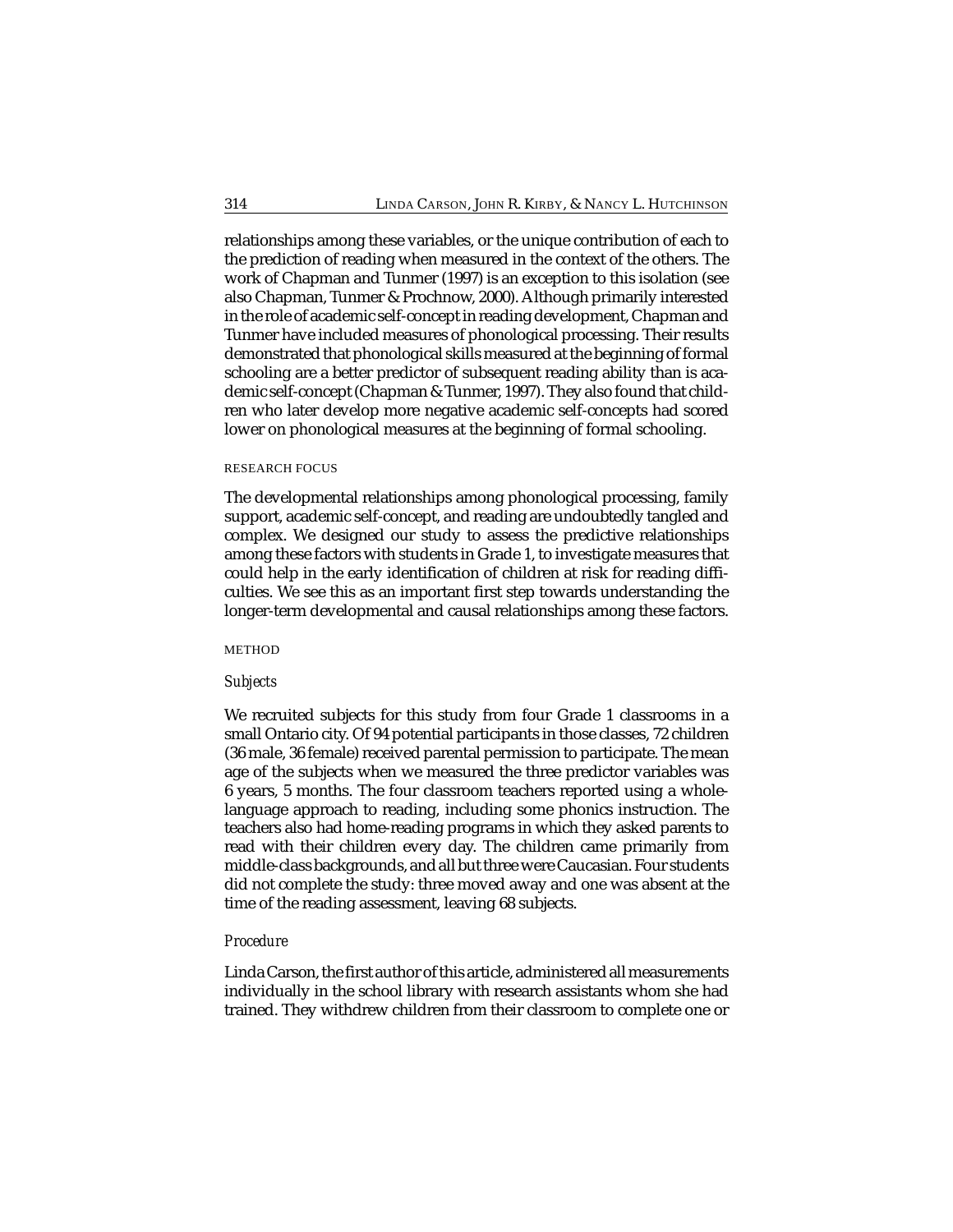two tests for about 10 minutes for each measure. They completed the phonological processing, family support for literacy, and academic selfconcept measures in October, and the reading achievement measures in May. Carson conducted the parent interviews by telephone; each interview lasted about 10 minutes.

## *Measures*

*Phonological Processing.* We measured children's skill in this area using two oral-language instruments adapted from Torgesen, Wagner, and Rashotte (1994) and used subsequently by Kirby and Parrila (1999). When a child made seven consecutive errors on a test, we discontinued our testing. The score for each test was the number of correct responses. Blending Onset-Rime is a phonological synthesis measure. In this test, the researchers orally presented the children with one-syllable words in two parts (the onset, initial consonant cluster, and the rime, remaining vowels and consonants), and asked them to pronounce the word that results from blending the parts (e.g., "p-ark"). There were 6 practice items and 15 test items. The second instrument, Phoneme Elision, is a phonological analysis measure. The researchers orally presented the children with a whole word and asked them to give the resulting word when a specified sound was removed (e.g., "bat" without the /b/). The deleted phonemes were consonants. Items 1–6 were final consonants; items 7–12, initial consonants; items 13–15, medial consonants. In each case, when the specified phoneme was removed, the remaining phonemes formed a word. There were 4 practice items and 15 test items. We have included a list of the items for these tests in Appendix A.

*Family Support for Literacy.* In our study, *family support for literacy* refers to aspects of the home literacy environment that promote reading and to the types of interaction that occur during shared reading in the home.

The researchers telephoned parents or guardians to conduct an interview about family support for literacy. In 96% of the cases (69 out of 72), the child's mother completed the interview. The researchers asked 15 questions, asking about such things as the amount of time spent reading with the child, the nature of that interaction, the amount of time spent on other activities, and the mother's level of education. The researchers used a scale of 5, 6, or 7 points to score participants' responses. For example, the researchers assigned points for number of books in the home as follows: 1 point for fewer than 25, 2 points for 25–50, 3 points for 51–100, 4 points for 101–200, and 5 points for more than 200; for each reading strategy, they assigned 1 point if the strategy was never used, 2 points if it was used rarely, 3 points for sometimes, 4 points for more than half the time, and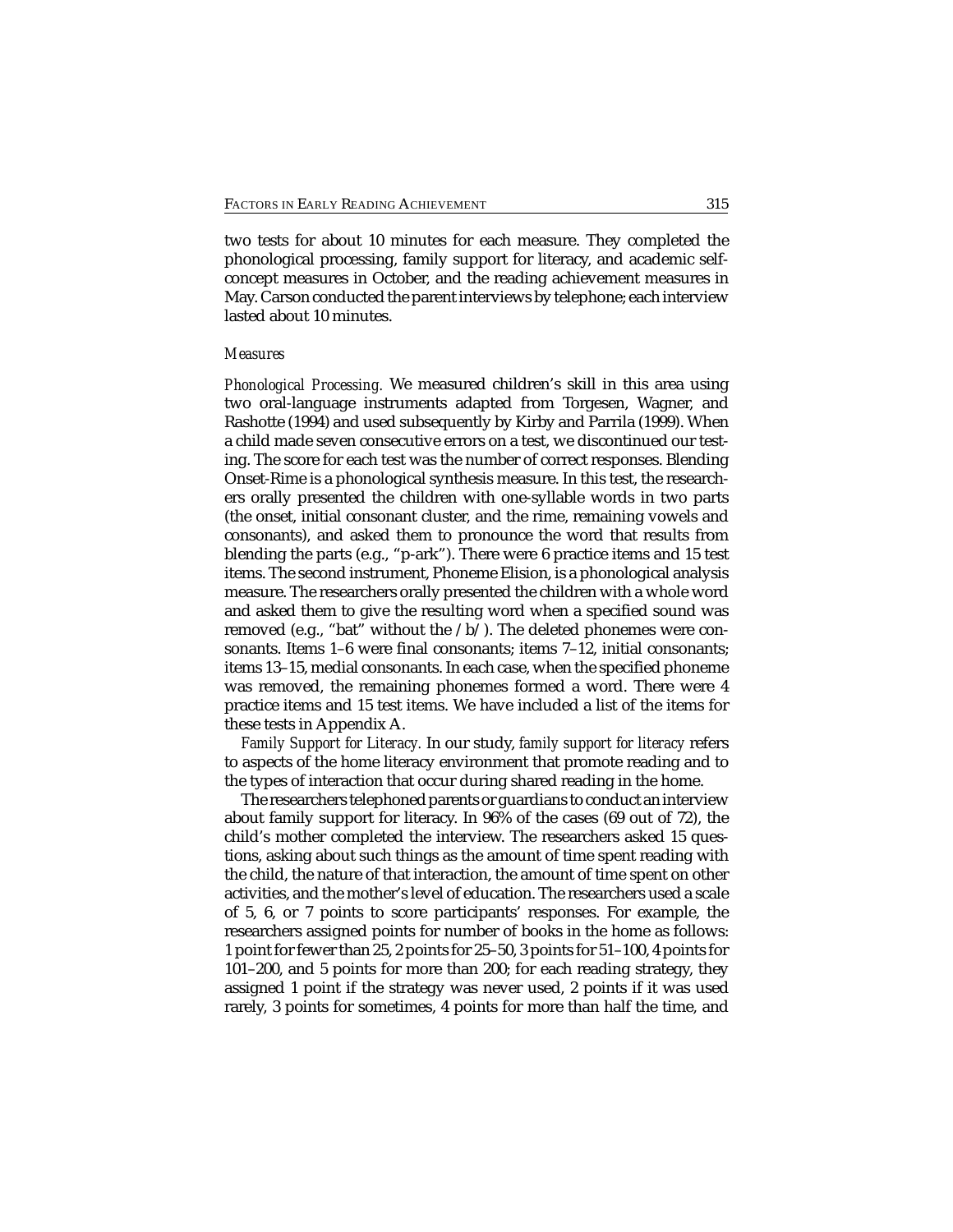5 points for almost always. The researcher added responses to these items to form 3 scores (see Appendix A for the questions included in each score). The score for Home Reading was based upon the number of books in the home, the frequency of the child being read to at home, the frequency of six reading strategies used with the child (e.g., identifying individual letter sounds or words, discussing word meaning or storyline), the frequency of the child reading at home alone or with others (2 questions) , and the age of shared reading onset (scored so that earlier shared reading received more points). The Nonreading score was derived from combined total of the relative frequency of the child's involvement in three non-reading activities: watching TV, playing outside, or playing inside. We based the third score, Mother's Education, on the following scale: completed elementary school (1 point), completed secondary school (2), completed trade school (3), completed college (4), and completed university (5).

*Academic Self-Concept.* We measured academic self-concept using a version of the Self Description Questionnaire (SDQ-I) (Marsh, 1988), developed by Marsh et al. (1991) for subjects at the kindergarten to Grade 2 levels. Although this test consists of three scales – academic self-concept, nonacademic self-concept, and general self-concept – we used only academic self-concept in the current study. This scale contains 24 positively worded, 5-point, Likert-scale items, 8 each in the areas of reading, mathematics, and general school self-concept. The researcher read each statement aloud to each child (e.g., "I am good at reading"). The child responded either yes or no, and then the researcher prompted further to determine the degree of this response. For instance, if the child said yes, he or she was asked "yes sometimes or yes always?"; if no, then "no sometimes or no always?" From these responses, the researcher assigned a score between 1 (for "no always") and 5 (for "yes always") for each item. If the child was undecided, the researcher gave a score of 3. Marsh et al. (1991) found the reliability scores for the three academic self-concept scales ranged from .81 to .84 for children aged 5 to 8 years.

*Reading Achievement.* We had five indicators of early reading achievement. We used three subtests of the *Woodcock Reading Mastery Tests – Revised* (Woodcock, 1987). In Word Identification, children pronounced real words; in Word Attack, they pronounced pseudowords; and in Passage Comprehension, they supplied missing words in short passages. We used raw scores for each of these variables. We formed a fourth reading score, Total Reading, by standardizing and then adding the scores from the three Woodcock subtests (thus this score had a mean of 0.0). We intended the Total Reading score to represent a broad composite of reading ability; it did not replace the three separate variables. The narrow age range of the subjects justified the use of raw scores. We obtained the fifth reading score,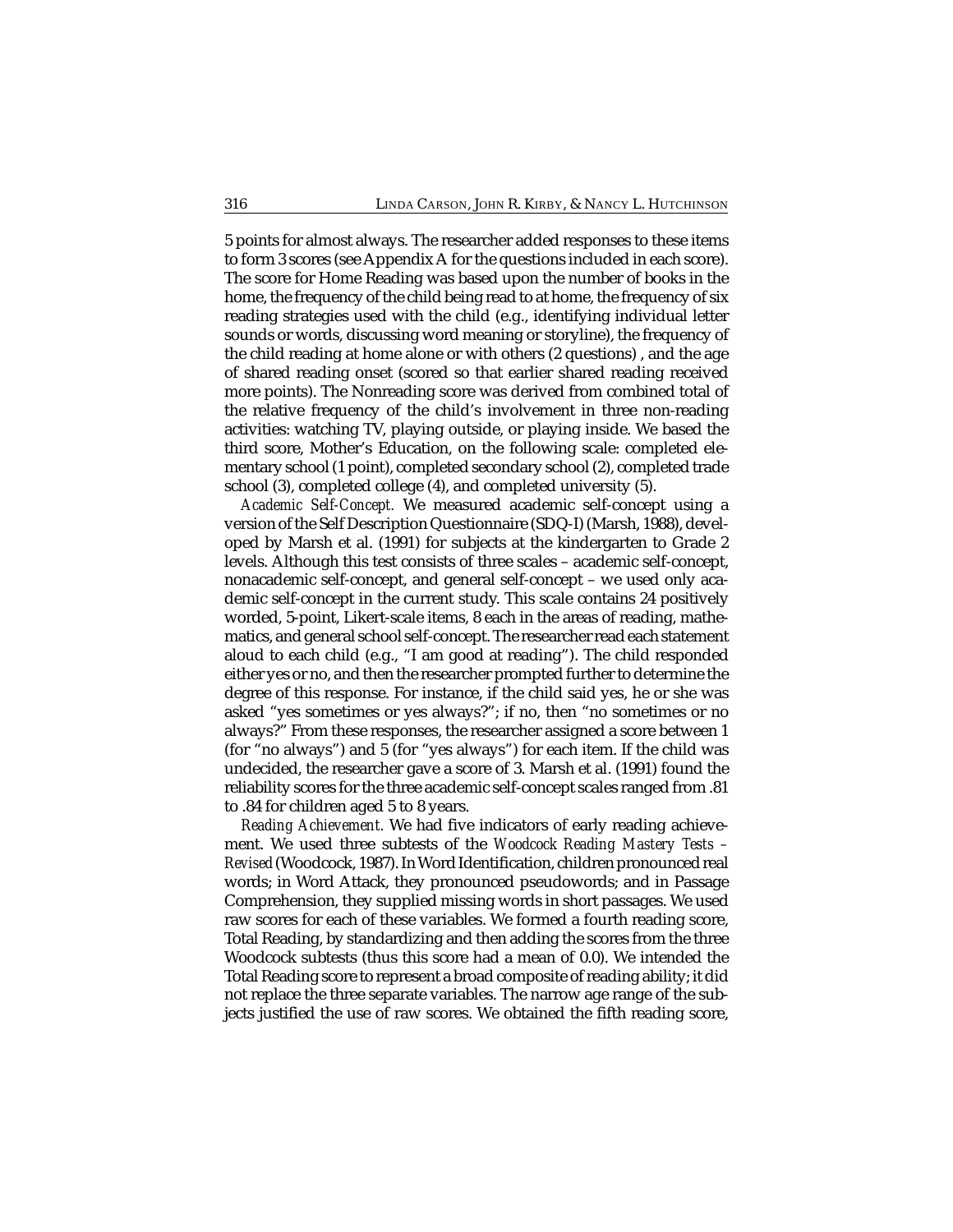Teacher Appraisal, by asking the four classroom teachers to rate the reading skill of each child involved in the study. They based their appraisal on the student's total reading performance as a Grade 1 student at that particular time in the school year. The rating scale was from 0 to 10, with 0 indicating a very poor reader and 10 indicating a very strong reader.

## RESULTS

Table 1 shows means and standard deviations for each of the measures. For the three Woodcock subtests, the grade-level scores corresponding to the raw scores are 1.9 for Word Identification, 1.6 for Word Attack, and 1.7 for Passage Comprehension, yielding an average of 1.7. We administered the tests in early May of Grade 1, when the expected grade-level score was 1.8.

Table 2 arrays the correlations among the variables. The correlation between self-concept and the reading outcomes was significant; among family support variables, only Mother's Education had significant correlations (in the .20 to .26 range); and the two phonological processing tests

## TABLE 1

| Variable                           | N  | Mean | SD      |
|------------------------------------|----|------|---------|
| Self-Concept                       |    |      |         |
| <b>Reading Self-Concept</b>        | 72 | 35.2 | 5.1     |
| Math Self-Concept                  | 72 | 33.4 | 6.1     |
| <b>General Self-Concept</b>        | 72 | 32.8 | 5.9     |
| <b>Family Support for Literacy</b> |    |      |         |
| <b>Home Reading</b>                | 72 | 36.0 | 5.0     |
| Nonreading                         | 72 | 11.9 | 0.3     |
| Mother's Education                 | 72 | 3.0  | $1.2\,$ |
| <b>Phonological Processing</b>     |    |      |         |
| <b>Blending Onset-Rime</b>         | 72 | 11.4 | 3.8     |
| <b>Phoneme Elision</b>             | 72 | 4.4  | 3.3     |
| <b>Reading</b>                     |    |      |         |
| Word Identification                | 68 | 32.9 | 17.1    |
| Word Attack                        | 68 | 10.2 | 7.9     |
| Passage Comprehension              | 68 | 14.7 | 7.8     |
| <b>Total Reading</b>               | 68 | 0.0  | 2.8     |
| <b>Teacher Appraisal</b>           | 68 | 6.6  | 2.5     |

## *Means and Standard Deviations for Predictor and Outcome Variables*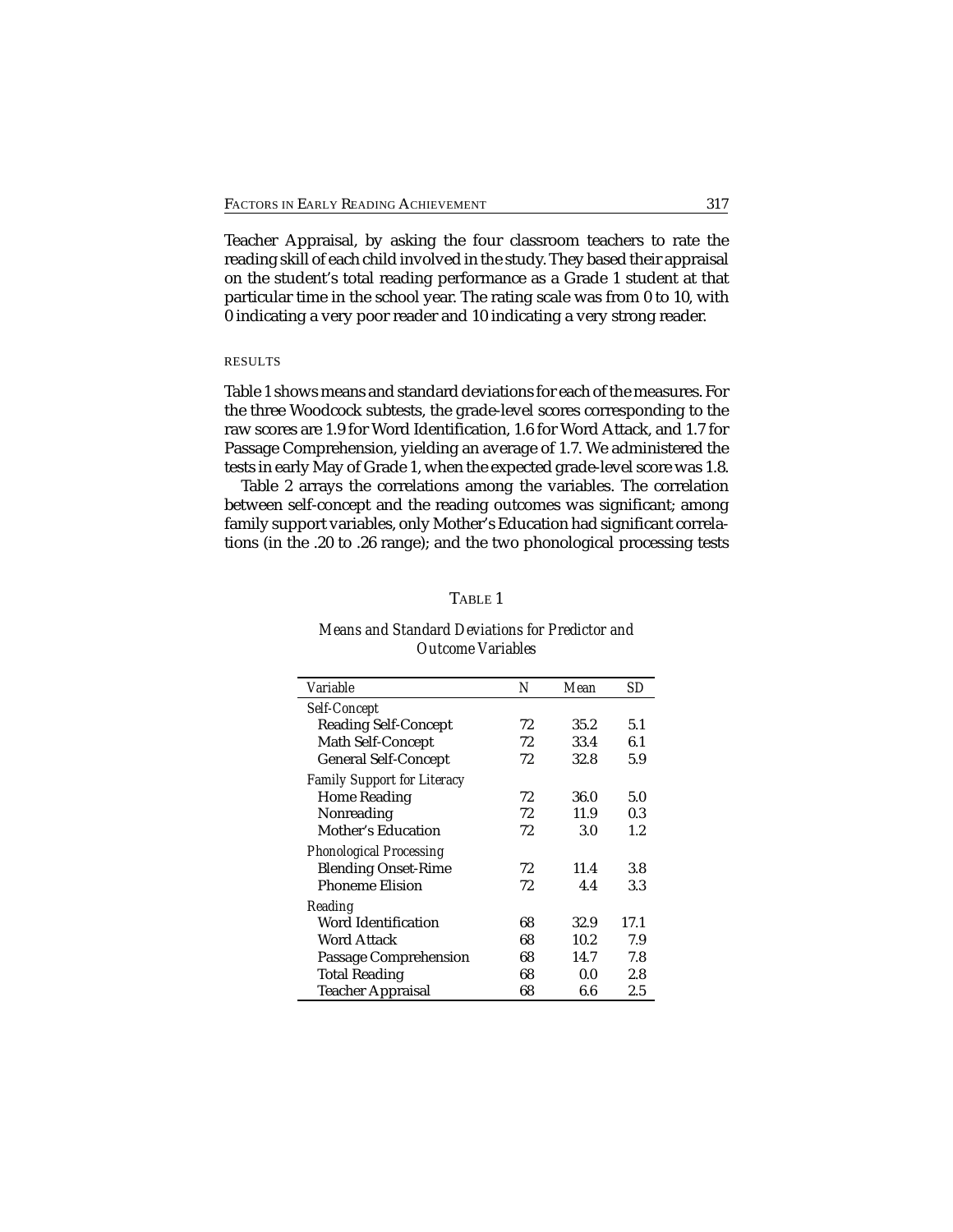|                           | 1.       | 2.      | 3.      | 4.     | 5.     | 6.       | 7.       | 8.       | 9.      | 10.     | 11.     | 12.     |
|---------------------------|----------|---------|---------|--------|--------|----------|----------|----------|---------|---------|---------|---------|
|                           |          |         |         |        |        |          |          |          |         |         |         |         |
| 1. Reading Self-Concept   | —        |         |         |        |        |          |          |          |         |         |         |         |
| 2. Math Self-Concept      | $.52**$  |         |         |        |        |          |          |          |         |         |         |         |
| 3. General Self-Concept   | $.49**$  | $.76**$ |         |        |        |          |          |          |         |         |         |         |
| 4. Home Reading           | $.31***$ | $.24*$  | $.23*$  |        |        |          |          |          |         |         |         |         |
| 5. Nonreading             | 06       | $-.07$  | $-.06$  | .07    |        |          |          |          |         |         |         |         |
| 6. Mother's Education     | $-.10$   | .04     | .06     | $.24*$ | $-.17$ |          |          |          |         |         |         |         |
| 7. Blending Onset-Rime    | .10      | .03     | $-.07$  | $.24*$ | .08    | $.31***$ |          |          |         |         |         |         |
| 8. Phoneme Elision        | $-.01$   | $-.10$  | $-.20*$ | $-.04$ | .04    | $.22*$   | $.38**$  |          |         |         |         |         |
| 9. Word Identification    | 00.      | $-.03$  | $-.14$  | $-.01$ | $-.06$ | $.26*$   | $.64***$ | $.55***$ |         |         |         |         |
| 10. Word Attack           | .01      | .07     | $-.11$  | $-.07$ | .03    | $.26*$   | $.57**$  | $.51***$ | $.80**$ |         |         |         |
| 11. Passage Comprehension | .06      | .00.    | $-0.06$ | .03    | $-.02$ | .12      | $.59**$  | $.52**$  | $.87**$ | $.74**$ |         |         |
| 12. Total Reading         | .02      | $-.02$  | $-.07$  | .03    | $-.00$ | .20      | $.67**$  | $.52**$  | $.90**$ | $.86**$ | $.88**$ |         |
| 13. Teacher Appraisal     | .13      | .03     | $-.03$  | .16    | $-.19$ | $.24*$   | $.59**$  | $.57**$  | $.79**$ | $.60**$ | $.80**$ | $.74**$ |

TABLE 2

*Correlations Between All Variables*

*Note.* For variables 9 to 13,  $N = 68$ ; for all other variables,  $N = 72$ .

 $* p < .05. ** p < .01$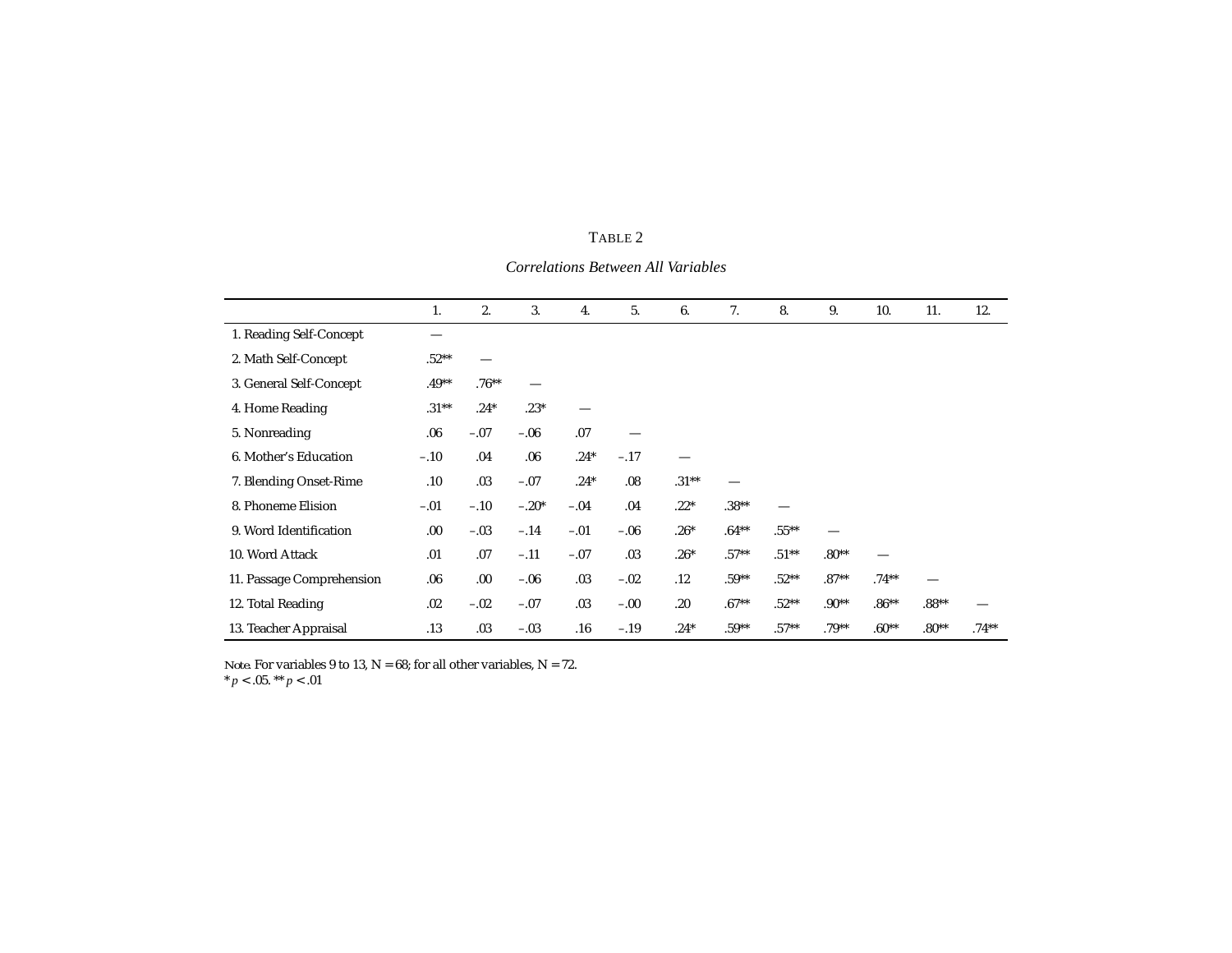were significantly correlated with each of the reading measures (in the .50 to .66 range). Because the correlations for the self-concept scores were low, we were concerned about the internal reliability of these measures. We calculated the scale reliabilities (alpha coefficients) for reading, mathematics, and general to be .78, .81, and .81, respectively; these values are very close to those reported by Marsh et al. (1991).

We conducted a series of regression analyses, with each reading measure used in turn as the outcome variable, and with various combinations of the predictor variables, to examine every predictor for significance and to ensure that other predictors did not mask potential significant relationships. Because the results for the five dependent variables were very similar, only those for Total Reading are reported, though we mention variations in the results when they occurred.

In the first analysis, the eight predictor variables (two for phonological processing, three for family support, and three for academic self-concept) were entered into a regression equation with Total Reading as the outcome. This model (see Table 3) accounted for approximately 55% of the variability in reading achievement. The two phonological processing measures were the only significant variables. When we used alternative combinations of predictors, no other predictor was significant if the two phonological variables were in the equation. The two phonological variables by themselves accounted for 52.9% of the variance. The analyses with the other dependent variables yielded similar results,  $R^2$  ranging from .48 to .56. The two phonological processing measures made significant contributions in every model. With all eight predictors in the equations, Home Reading had one significant effect (negative) in the Word Attack model, beta  $=$  -.225,  $p < .05$ , and Nonreading had one significant effect, again negative, in the teacher appraisal model, beta = –.266, *p* < .01.

To illustrate one of the simpler models, we report in Table 4 an analysis with five predictors. We retained the two phonological variables because they had been significant in every other analysis, but also included Home Reading, Mother's Education, and Reading Self-Concept. Home Reading was included because it came closest to the notion of family support for literacy; Mother's Education was included because of the evidence from previous studies and because of its significant correlation with several reading measures (see Table 2); and Reading Self-Concept was included because of its conceptual relevance to reading.

This model accounted for 54% of the variance in total reading achievement. However, only the two phonological processing variables made significant contributions to the model. We obtained similar results when the analysis was repeated using the other four measures of reading achievement as the outcomes. The total amount of variance accounted for by the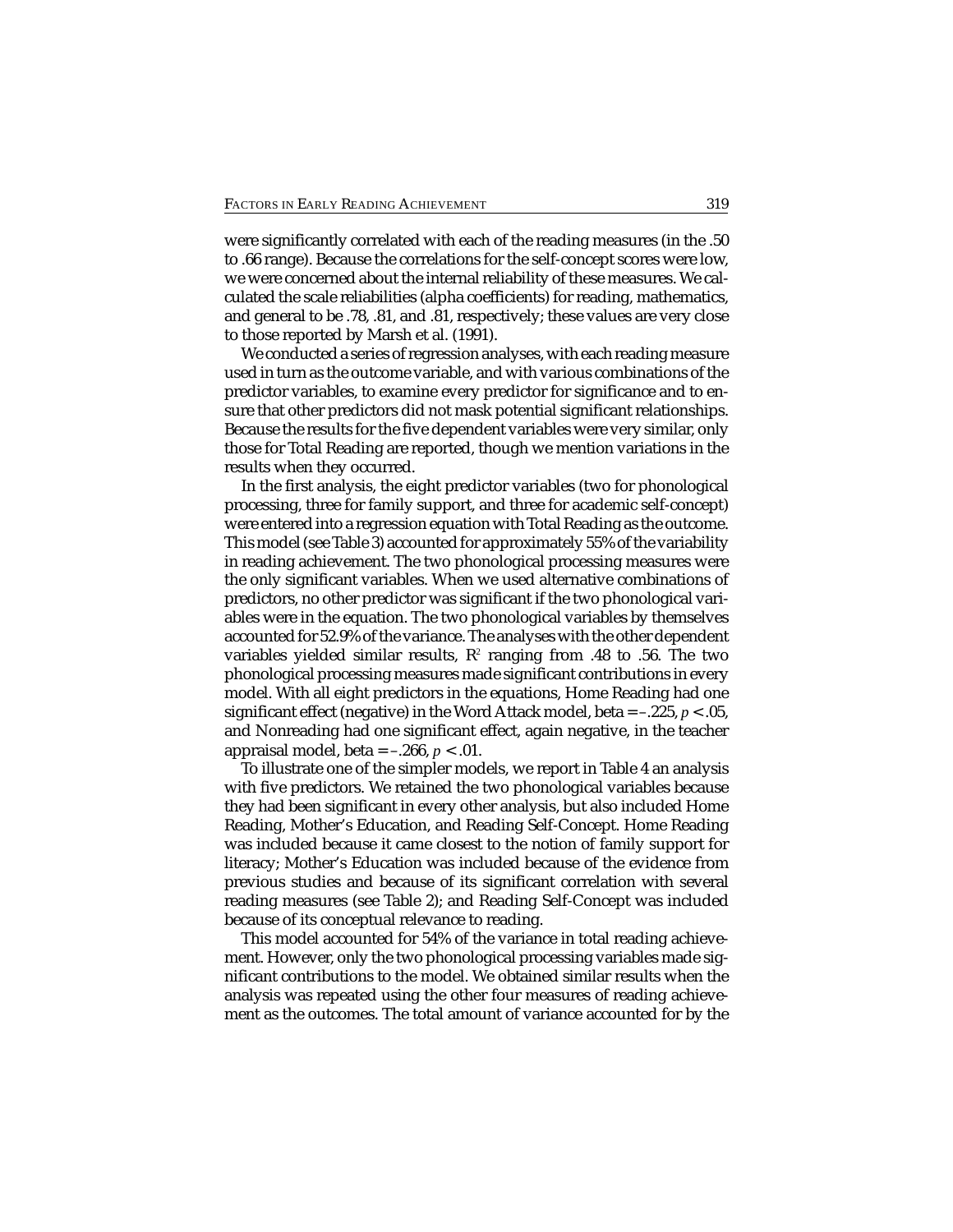|                             | <b>Standardized</b> |                    |         |      |  |  |
|-----------------------------|---------------------|--------------------|---------|------|--|--|
| Predictor                   | Coefficient         | Coefficient (beta) | t       | p    |  |  |
| <b>Reading Self-Concept</b> | $-.019$             | $-.036$            | $-.323$ | .75  |  |  |
| Math Self-Concept           | $-.026$             | $-.057$            | $-.408$ | .68  |  |  |
| <b>General Self-Concept</b> | .053                | .116               | .817    | .42  |  |  |
| <b>Home Reading</b>         | $-.051$             | $-.090$            | $-.907$ | .37  |  |  |
| Nonreading                  | $-.579$             | $-.068$            | $-.751$ | .46  |  |  |
| Mother's Education          | $-.132$             | $-.058$            | $-.578$ | .57  |  |  |
| <b>Blending Onset-Rime</b>  | .437                | .606               | 5.915   | .001 |  |  |
| <b>Phoneme Elision</b>      | .270                | .320               | 3.230   | .002 |  |  |
| constant                    | 2.877               |                    |         |      |  |  |

## TABLE 3

*Regression Analysis Predicting Total Reading Score From Eight Predictors*

 $N = 68$ .  $R^2 = .549$ .  $F(8,59) = 8.98$ .  $p < .001$ 

predictors ranged from 47% to 53%. In general, only the two measures of phonological processing (blending and elision) contributed significantly to the variance accounted for by the criterion variables. When we used a hierarchical regression approach, forcing different orders of entry for the predictors, Mother's Education yielded significant effects (*p* < .05) if it was included first, but the two phonological predictors were still significant when entered subsequently.

## TABLE 4

*Regression Analysis Predicting Total Reading Score From Five Predictors*

|                             | <b>Standardised</b> |                    |         |      |  |  |
|-----------------------------|---------------------|--------------------|---------|------|--|--|
| Predictor                   | Coefficient         | Coefficient (beta) |         | p    |  |  |
| <b>Reading Self-Concept</b> | $-.003$             | $-.006$            | $-.069$ | .94  |  |  |
| <b>Home Reading</b>         | $-.054$             | $-.095$            | $-.977$ | .33  |  |  |
| Mother's Education          | $-.062$             | $-.027$            | $-.286$ | .78  |  |  |
| <b>Blending Onset-Rime</b>  | .423                | .585               | 5.893   | .001 |  |  |
| <b>Phoneme Elision</b>      | .252                | .300               | 3.140   | .003 |  |  |
| constant                    | $-3.546$            |                    |         |      |  |  |

 $N = 68$ .  $R^2 = .539$ .  $F(5,62) = 14.52$ .  $p < .001$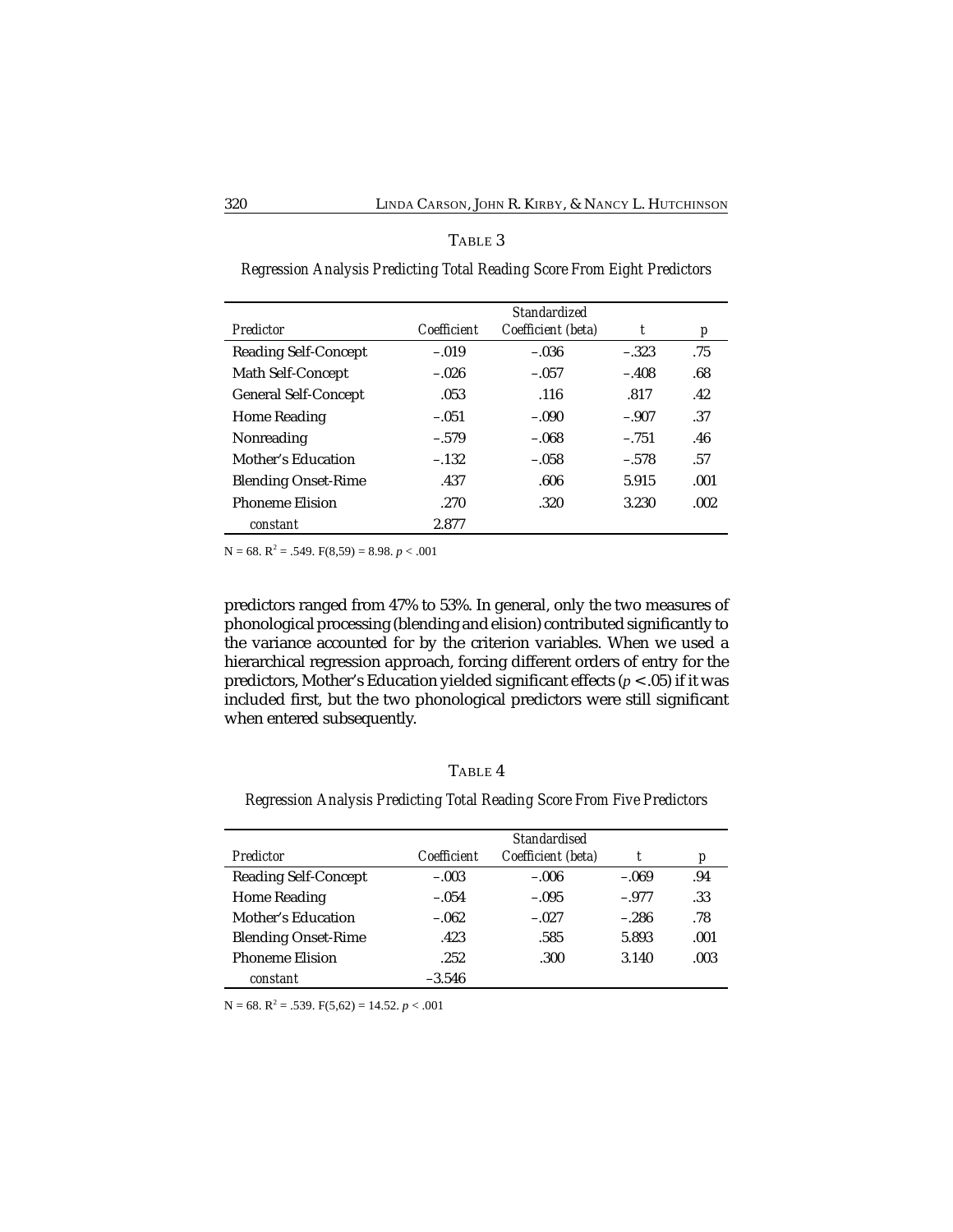#### DISCUSSION

This study assessed the predictive effects of phonological processing, family support, and academic self-concept, measured in the presence of each other at the beginning of Grade 1, on reading achievement at the end of Grade 1. The results are clear: phonological processing at the beginning of Grade 1 is a powerful predictor, and the two other groups of predictors have little discernible effect. This conclusion is limited, of course, by the nature of the study, and by when and how the variables were measured.

## *Phonological Processing*

There has been some controversy about whether different aspects of phonological processing make unique contributions to early reading achievement (Wagner et al., 1993). The results of this study support existing research arguing that skill in phonological processing is essential for early reading success (e.g., National Reading Panel, 2000). The low correlation between the two (.383) and the significance of each as a predictor in the presence of the other suggests that the two are differentiated and important abilities in phonological processing. The correlation of blending (a measure of synthesis) with total reading achievement was .668, somewhat higher than the correlation for elision (a measure of analysis) with total reading achievement, which was .522. This is consistent with Perfetti et al.'s (1987) finding that synthesis tasks are better predictors of early reading than are analysis tasks, when these tasks were measured at the beginning of Grade 1.

Both of these phonological measures were oral, and neither involved reading. Inclusion of measures such as letter knowledge or letter-sound knowledge (Kirby & Parrila, 1999) would presumably have only increased the degree of prediction.

These findings indicate that two 5-minute tests early in Grade 1 can predict 50% of the variance in reading achievement at the end of the year. These tests, then, are an efficient and reliable method of identifying children at risk for reading difficulties; it is possible to carry out the screening assessment in kindergarten. Taken in conjunction with the literature on early instruction in phonological processing (e.g., Ball & Blachman, 1991; Hatcher, Hulme, & Ellis, 1994; Martinussen, Kirby, & Das, 1998), these results suggest that Grade 1 teachers, and perhaps kindergarten teachers, too, might do well to concentrate more on instruction in the phonological processes underlying early reading development.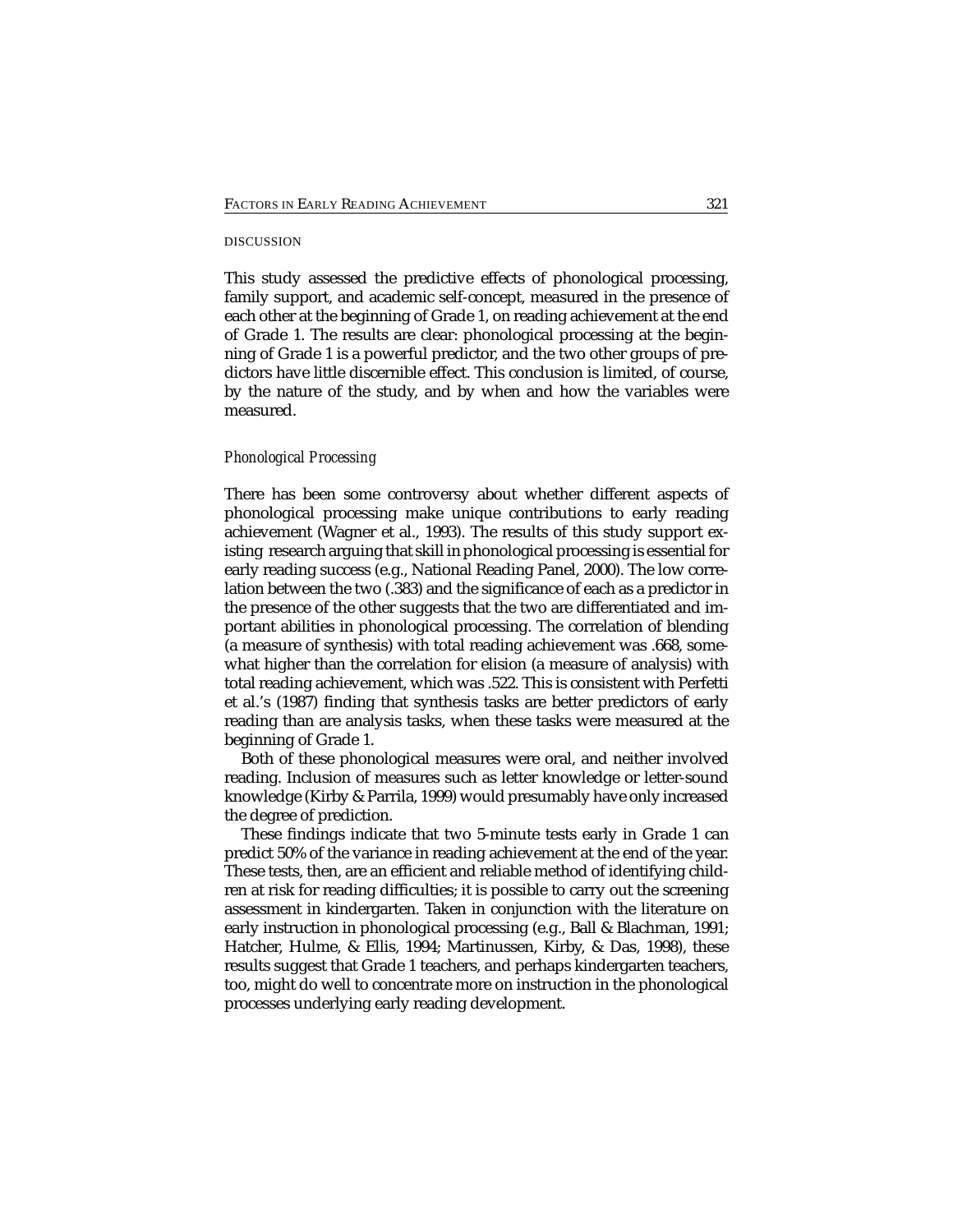## *Family Support for Literacy*

Measures of family support for reading during early reading instruction in Grade 1 proved to be poor predictors of early reading achievement. Only Mother's Education was significantly correlated (around 0.2) with measures of reading achievement, and in the regression models even this measure was not a significant indicator of early reading achievement. The two other family-support measures each had only one significant effect, but these were negative and difficult to interpret. Given their weakness and scarcity, it may be best to see these as the result of chance factors.

Two considerations limit the degree to which these family support results should be generalized. First, all parents in this study had been encouraged by the classroom teachers to read to their children at home. Although this is hardly unusual, it may have eliminated the usual finding of substantial correlations between spontaneous home literacy factors and reading achievement (Crain-Thoreson & Dale, 1992; Kirby & Hogan, 2001). More generally, stronger relationships between family support or SES and achievement may be found in more diverse samples. Second, the parents in this study were asked about their current home literacy practices, whereas those in previous studies were asked about their practices before their children began school. It is possible that some parents of successful readers in Grade 1 had curtailed their joint reading activities at home, whereas some parents of very poor readers may have greatly increased their home literacy activities, thus altering the prior relationship between family support and reading achievement. Further study of family support is merited. The preschool age range may be most critical, and on-site observation may yield more predictive measures than self-report. Finally, future studies should consider how family factors contribute to phonological development.

## *Academic Self-Concept*

Although self-concept has long been thought to contribute to reading achievement, our findings show that even a domain-specific measure does not predict early reading achievement in Grade 1. We know that academic self-concept and reading achievement are correlated by Grade 4 (e.g., Chapman, Tunmer, & Prochnow, 2000; Marsh, 1993), but since early reading success is strongly correlated with subsequent reading ability, the later correlations between self-concept and reading are possibly due to the influence of reading success upon academic self-concept. The self-concept measures we used yielded reliability estimates similar to those found by Marsh et al. (1991), so reliability in the sense of internal consistency cannot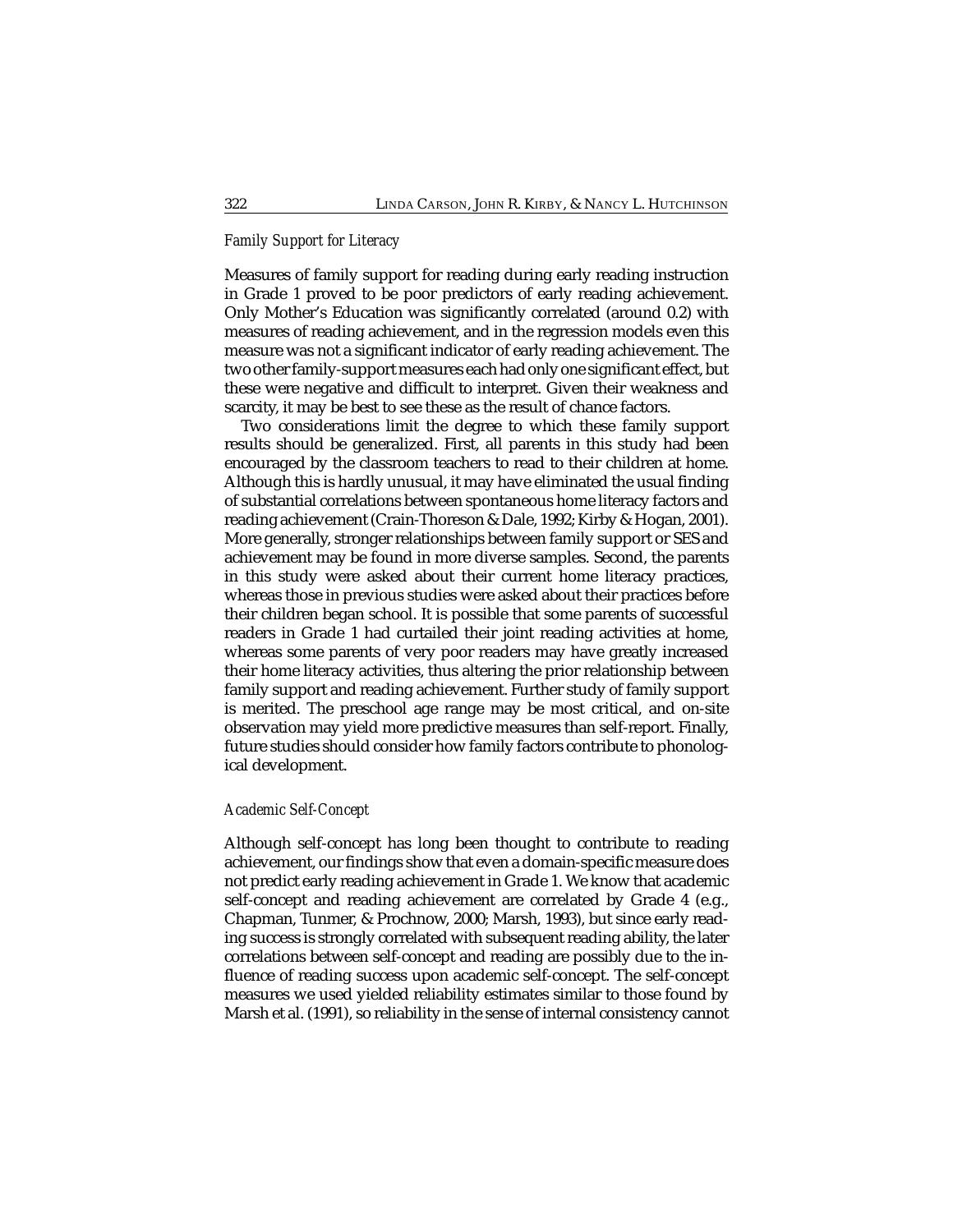be the issue. The measures may instead be unreliable in the sense of testretest reliability, with the early Grade 1 estimates being poorly related to academic self-concept later in Grade 1. If this is the case, it casts doubt on the usefulness of such measures as predictors. Instead, these measures may not be valid indicators of young children's self-concepts; it is also possible that the construct of academic self-concept does not exist in Grade 1 children. Future research should investigate what causal role, if any, academic self-concept plays in the development of reading competence.

## **CONCLUSION**

The findings of our study are consistent with much research emphasizing the importance of phonological processing for the development of reading competency, but they do not support the importance of either family support for literacy or academic self-concept. Family support for literacy may have been a poor predictor in this study because of how and when it was measured; thus our results should not be taken as evidence against the value of family support for literacy. There is no comparable explanation for the results not showing a relation between academic self-concept and reading. It is not clear to us what academic self-concept measures are measuring in Grade 1 children, but whatever it is, it was not related, in our sample, to later success in reading. Self-concept may be important in itself, but we found no indication that it leads to reading competence.

Any study is limited by its approach and methods. Our purpose was to examine predictive relationships, both as a step towards the fuller understanding of reading development and as part of a search for practical tools to identify children at risk for reading difficulties. Deeper understanding of reading and the causal factors that underlie it will come from many other types of studies, ones that can examine the roots of reading in more detail. These studies will investigate factors such as family support and phonological processing in far more detail and will employ a range of research methods. Such extensive investigations, however, are unlikely to have much direct practical value for screening children at the beginning of formal schooling. Our results indicate that a brief assessment of phonological skills would effectively identify those at risk for reading problems; the use of such methods would help to ensure that children who need help receive it as early as possible.

Those investigating phonological processes in learning to read may be encouraged by our results, for they show that the relationship between phonological processing and reading is not due to the covariation of these constructs with family support for literacy or self-concept, as measured here. Those studying family support for literacy may be advised to focus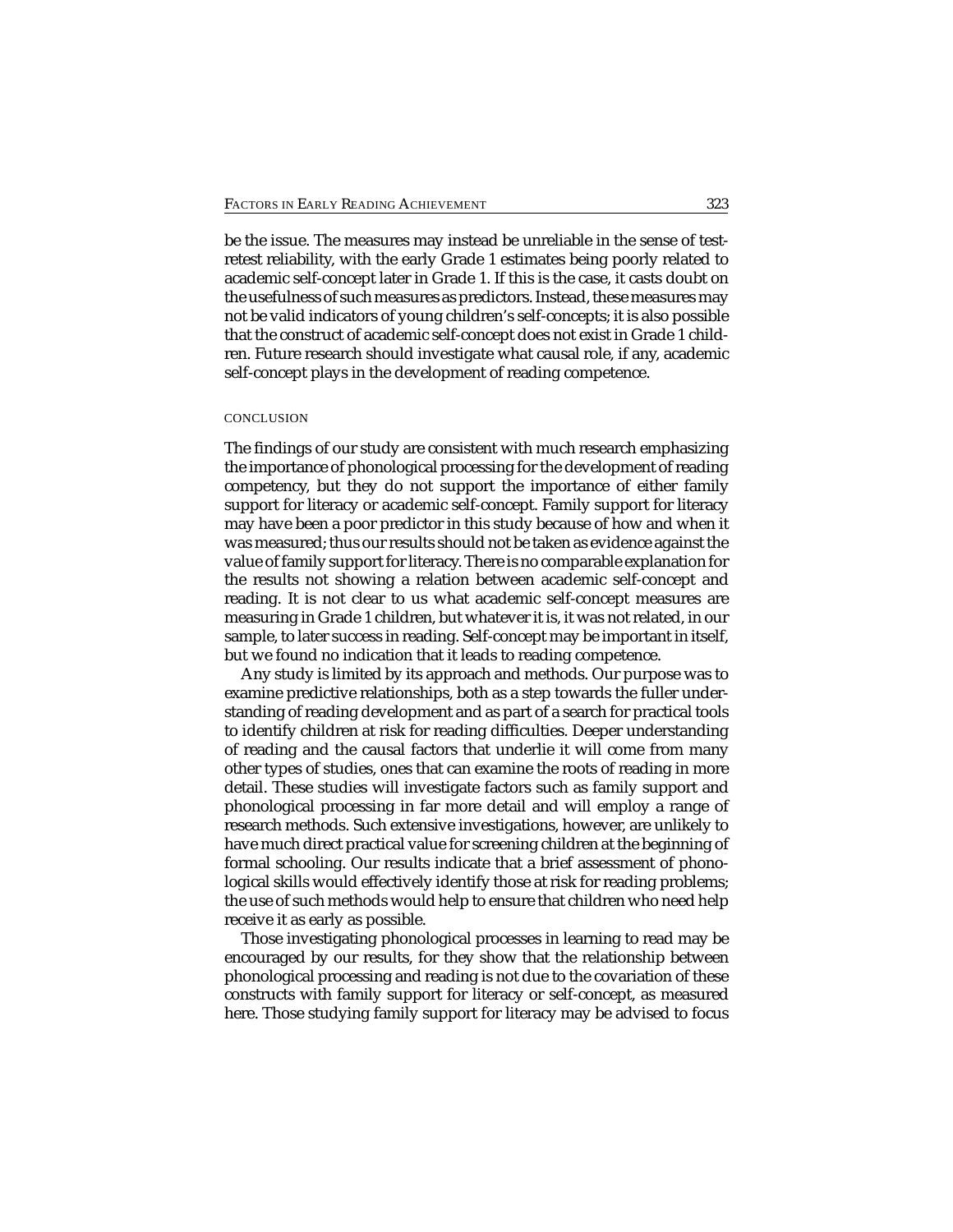on the preschool period, particularly on specific characteristics and behaviours rather than on broader factors such as socioeconomic status (Kirby & Hogan, 2001; Morrison et al., 1995), and on factors that promote phonological development. Those interested in the effects of self-concept on reading face the challenge of finding evidence of such a causal relationship.

#### ACKNOWLEDGEMENTS

We thank Richard Wagner for providing copies of the Phoneme Elision and Blending Onset-Rime tests. Preparation of this article was supported by a grant to John R. Kirby from the Social Sciences and Humanities Research Council of Canada.

## **REFERENCES**

- Ball, E. W., & Blachman, B. A. (1991). Does phonemic awareness training in kindergarten make a difference in early word recognition and developmental spelling? *Reading Research Quarterly, 26,* 49–66.
- Bus, A. G., van Ijzendoorn, M. H., & Pellegrini, A. D. (1995). Joint book reading makes for success in learning to read: A meta-analysis on intergenerational transmission of literacy. *Review of Educational Research, 65,* 1–21.
- Byrne, B. M. (1984). The general/academic self-concept nomological network: A review of construct validation research. *Review of Educational Research, 54,* 427–456.
- Chapman, J. W., & Tunmer, W. E. (1995). Development of young children's reading self-concepts: An examination of emerging subcomponents and their relationship with reading achievement. *Journal of Educational Psychology, 87,* 154–167.
- Chapman, J. W., & Tunmer, W. E. (1997). A longitudinal study of beginning reading achievement and reading self-concept. *British Journal of Educational Psychology, 67,* 279–291.
- Chapman, J. W., Tunmer, W. E., & Prochnow, J. E. (2000). Early reading-related skills and performance, reading self-concept, and the development of academic self-concept: A longitudinal study. *Journal of Educational Psychology, 92,* 703–708.
- Crain-Thoreson, C., & Dale, P. S. (1992). Do early talkers become early readers? Linguistic precocity, preschool language, and emergent literacy. *Developmental Psychology, 28,* 421–429.
- Cunningham, A. E., & Stanovich, K. E. (1997). Early reading acquisition and its relation to reading experience and ability ten years later. *Developmental Psychology, 33,* 934–945.
- DeLoache, J. S., & DeMendoza, O. A. (1987). Joint picturebook interactions of mothers and 1-year-old children. *British Journal of Developmental Psychology, 5,* 111–123.
- Eccles, J., Wigfield, A., Harold, R. O., & Blumenfeld, P. (1993). Age and gender differences in children's self- and task perceptions during elementary school. *Child Development, 64,* 830–847.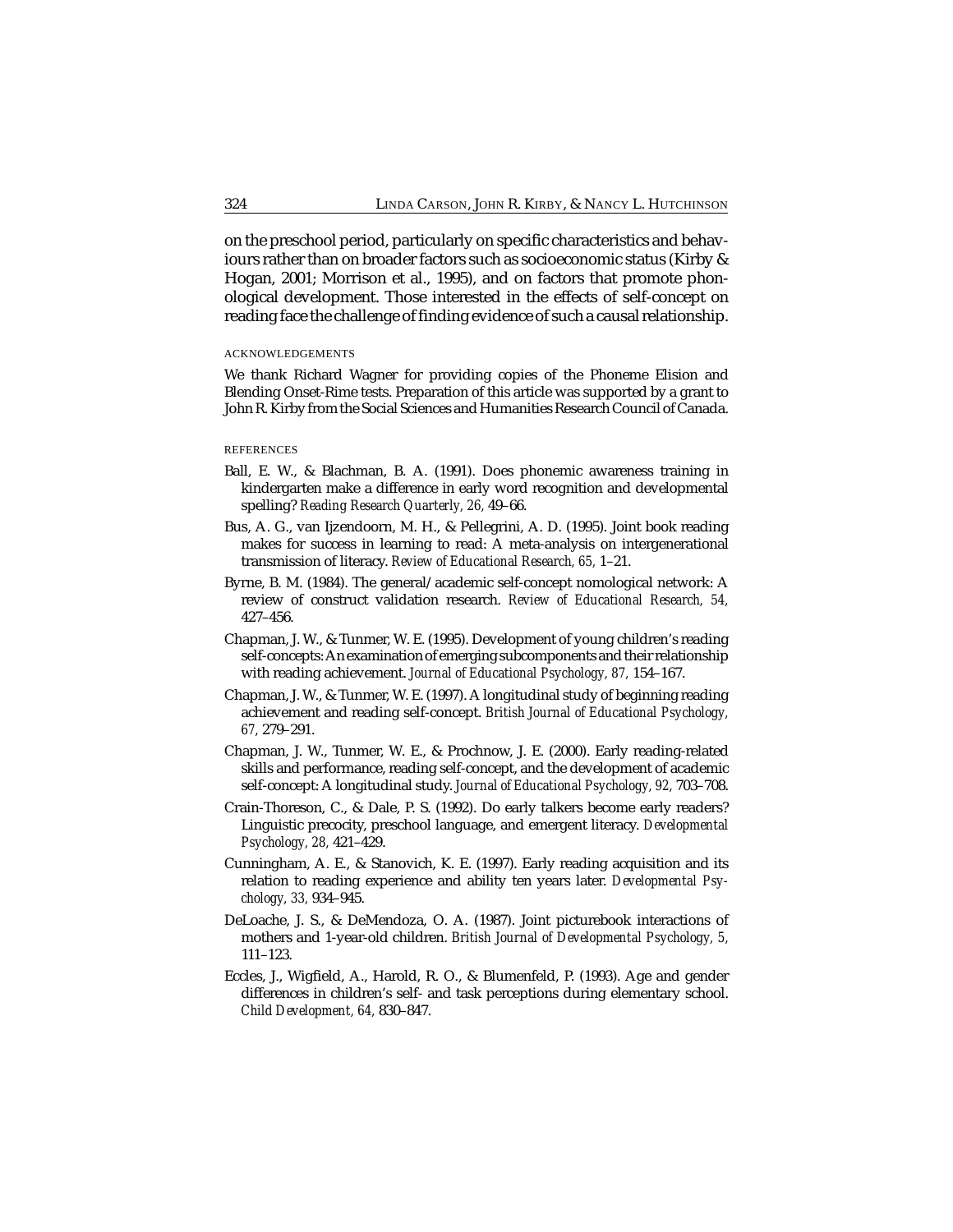- Harter, S., & Pike, R. (1984). The pictorial scale of perceived competence and social acceptance for young children. *Child Development, 55,* 1969–1982.
- Hatcher, P. J., Hulme, C., & Ellis, A. W. (1994). Ameliorating early reading failure by integrating the teaching of reading and phonological skills: The phonological linkage hypothesis. *Child Development, 65,* 41–57.
- Kirby, J. R., Beggs, P., & Martinussen, R. L. (1995, August). *Successive and phonological processing in early reading.* Paper presented at the meeting of the European Association for Research on Learning and Instruction, Nijmegan, the Netherlands.
- Kirby, J. R., & Hogan, B. (2001). *Family literacy activities, mother's education, and early success in reading.* Manuscript in preparation.
- Kirby, J. R., & Parrila, R. K. (1999). Theory-based prediction of early reading. *Alberta Journal of Educational Research, 45,* 428–447.
- Marsh, H. W. (1988). *Self Description Questionnaire: A theoretical and empirical basis for the measurement of multiple dimensions of preadolescent self-concept: A test manual and a research monograph.* Campbelltown, NSW, Australia: University of Western Sydney, Macarthur, Faculty of Education Publication Unit.
- Marsh, H. W. (1993). Academic self-concept: Theory, measurement and research. In J. Suls (Ed.), *Psychological perspectives on the self* (Vol. 4, pp. 59–98). Hillsdale, NJ: Lawrence Erlbaum Associates.
- Marsh, H. W., Craven, R. G., & Debus, R. (1991). Self-concepts of young children 5 to 8 years of age: Measurement and multidimensional structure. *Journal of Educational Psychology, 83,* 377–392.
- Marsh, H. W., Parker, J., & Barnes, J. (1985). Multidimensional adolescent selfconcepts: Their relationship to age, sex, and academic measures. *American Educational Research Journal, 22,* 422–444.
- Martinussen, R. L., Kirby, J. R., & Das, J. P. (1998). Instruction in successive and phonological processing to improve the reading acquisition skills of at-risk kindergarten children. *Developmental Disabilities Bulletin, 26*(2), 19–39.
- Mason, J. M. (1990). *Reading stories to preliterate children: A proposed connection to reading* (Technical report No. 510). Cambridge, MA: Bolt, Beranek and Newman.
- Morrison, F. J., Griffith, E. M., Williamson, G., & Hardway, C. L. (1995, March). *The nature and sources of early literacy.* Paper presented at the meeting of the Society for Research in Child Development, Indianapolis, IN.
- National Reading Panel. (2000). *Teaching children to read: An evidence-based assessment of the scientific literature on reading and its implications for reading instruction.* Bethesda, MD: National Institute of Child Health and Human Development.
- Nicholls, J. G. (1978). The development of the concepts of effort and ability, perceptions of academic attainment and the understanding that difficult tasks require more ability. *Child Development, 49,* 800–814.
- Nicholls, J. G., & Miller, A. T. (1984). Development and its discontents: The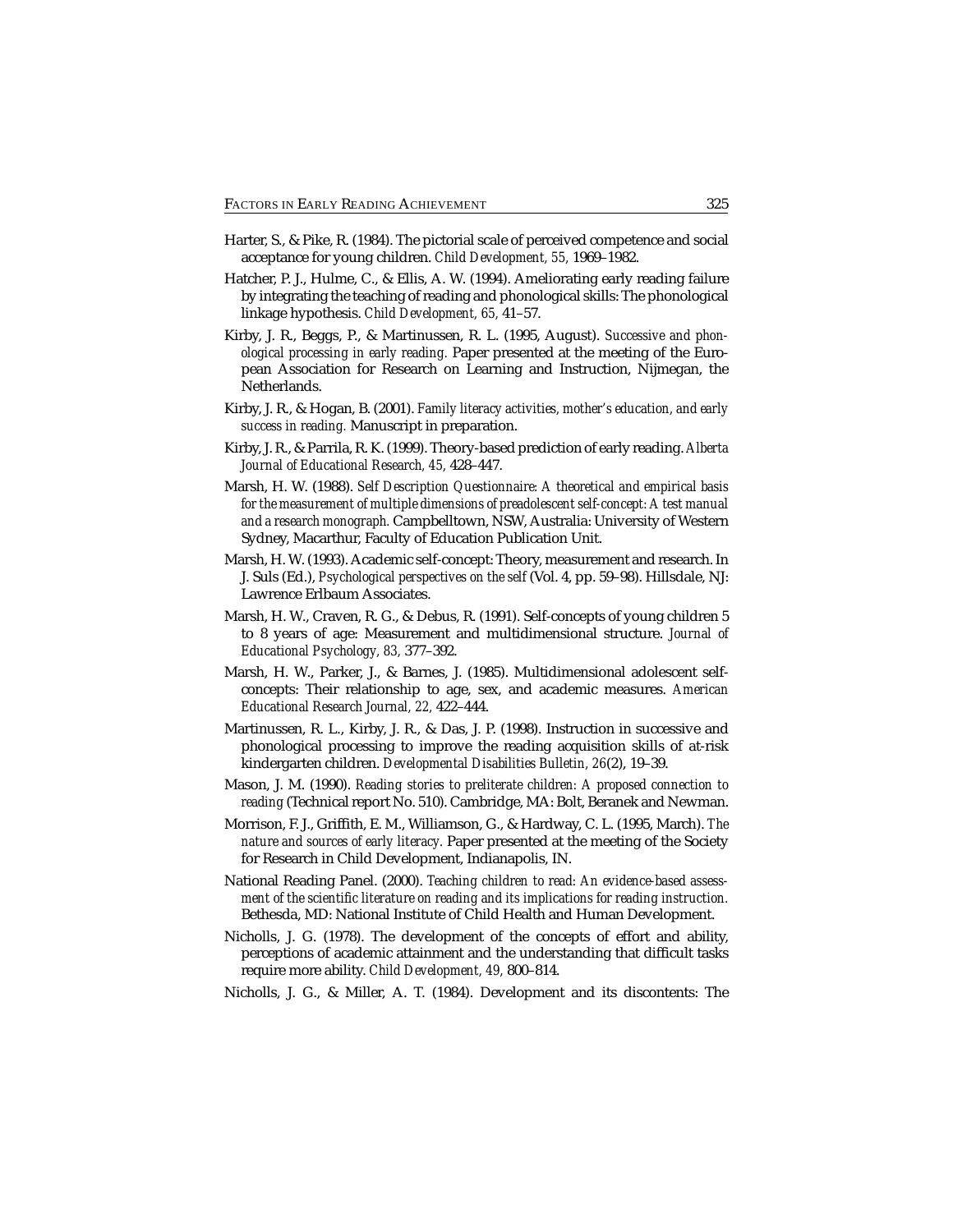differentiation of the concept of ability. In J. G. Nicholls (Ed.)., *Advances in motivation and achievement* (Vol.3, pp. 185–218). Greenwich, CT: JAI Press.

- Perfetti, C. A., Beck, I., Bell, L. C., & Hughes, C. (1987). Phonemic knowledge and learning to read are reciprocal: A longitudinal study of first grade children. *Merrill-Palmer Quarterly, 33,* 283–319.
- Share, D. L. & Stanovich, K. E. (1995). Cognitive processes in early reading development: Accommodating individual differences into a model of acquisition. *Issues in Education, 1,* 1–57.
- Snow, C. E., Burns, M. S., & Griffin, P. (Eds.). (1998). *Preventing reading difficulties in young children.* Washington DC: National Academy Press.
- Stanovich, K. E. (1986). Matthew effects in reading: Some consequences of individual differences in the acquisition of literacy. *Reading Research Quarterly, 21,* 360–407.
- Stipek, D. J. (1981). Children's perceptions of their own and their classmates' ability. *Journal of Educational Psychology, 73,* 404–410.
- Stipek, D. J., & Mac Iver, D. (1989). Developmental change in children's assessment of intellectual competence. *Child Development, 60,* 521–538.
- Sulzby, E., & Teale, W. (1991). Emergent Literacy. In R. Barr, M. Kail, P. Mosenthal, & P. Pearson (Eds.), *Handbook of Reading Research* (Vol. 2, pp. 727–758). New York: Longman.
- Torgesen, J. K., Wagner, R. K., & Rashotte, C. A. (1994). Longitudinal studies of phonological processing and reading. *Journal of Learning Disabilities, 27,* 276–286.
- Tunmer, W. E., & Rohl, M. (1991). Phonological awareness and reading acquisition. In D. J. Sawyer & B. J. Fox (Eds.), *Phonological awareness in reading: The evolution of current perspectives* (pp. 1–30). New York: Springer-Verlag.
- Vygotsky, L. (1978). *Mind in society.* Cambridge, MA: Harvard University Press.
- Wagner, R. K., Torgesen, J. K., Laughon, P., Simmons, K., & Rashotte, C. A. (1993). The development of young readers' phonological processing abilities. *Journal of Educational Psychology, 85,* 83–103.
- Wagner, R. K., Torgesen, J. K., & Rashotte, C. A. (1994). Development of readingrelated phonological processing abilities: New evidence of bidirectional causality from a latent variable longitudinal study. *Developmental Psychology, 30,* 73–87.
- Woodcock, R. (1987). *Woodcock Reading Mastery Tests Revised.* Circle Pines, MN: American Guidance Services.